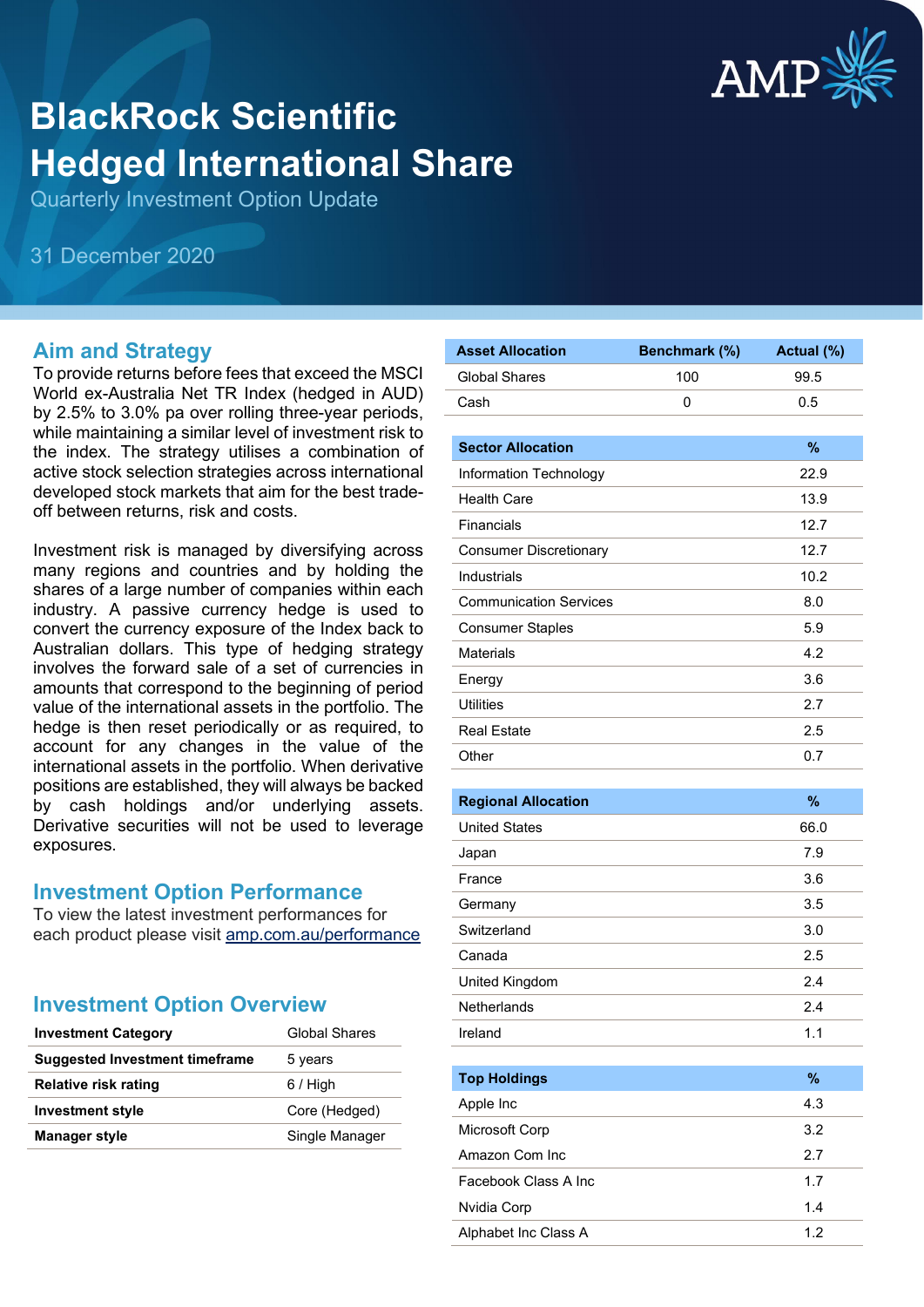### **Investment Option Commentary**

The international stock selection strategy had a strong quarter in absolute terms; however, it slightly underperformed its strongly performing benchmark. Quality and Momentum detracted the most while Cross Border Thematics, Relative Valuation and Sentiment insights were relatively flat. Geographically, while Europe added, most regions detracted, especially the US with poor performance of Momentum insights. Information Technology (overweights in IT services and software) in the US was the main source of underperformance. Financials also detracted through underweights in Europe despite the strong gains in US banks (overweights). Underweights aerospace in Europe and US weighed on Industrials while underweights metal and mining in the UK were on a drag on Materials. On the positive, Communications Services added in the US and in Europe, as did Energy. Consumer Discretionary (overweights in specialty retailers) did well in Japan and also in the US.

Positive contributors to performance included overweight positions in Wells Fargo and Citigroup.

**Wells Fargo** – The American financial services company, like its industry peers, saw its share price rally as investors rushed towards value and cyclical names on potential effective vaccine news. The overweight position was a result of favourable Momentum, Sentiment and Cross Border Thematics insights.

**Citigroup** – The US financial institution gained, in line with the broader Financials sector, which performed strongly on improved sentiment on the economic outlook after the announcement of the Pfizer vaccine. The overweight position was driven by positive Momentum, Sentiment and Cross Border Thematics insights.

Detractors from performance included overweight positions in SalesForce.com and Equinix.

**SalesForce.com** – The US cloud-based software company reported results that beat market expectations; however the share price fell after management confirmed a major acquisition and anticipate slower growth for next year. The overweight position was a result of generally positive insights especially Cross Border Thematics and Momentum insights.

**Equinix** – The American internet and data centres multinational's share price suffered during the market rotation in November. Information Technology stocks were heavily sold off after the announcement of the vaccine as investors turned towards value names. The overweight position was driven by generally positive insights, especially Sentiment, Cross-Border Thematics and Momentum insights.

### **Market Commentary**

The MSCI World Ex Australia Index gained 5.68 in unhedged AUD terms and 11.73 in fully hedged to AUD terms over the fourth quarter of 2020.

Sharemarkets across the globe enjoyed strong returns in the fourth quarter of 2020, with many indices reaching new all-time highs following a year that contained a global pandemic, record-breaking recession and a contentious US presidential election. Risk appetite improved over the quarter as the US election came to an end and positive COVID-19 vaccine news stoked investor optimism. On November 9th, Pfizer-BioNTech announced that its clinical trial has returned preliminary results suggesting that its vaccine is over 90 effective in preventing COVID-19 (well above expectations). A few days later, another drug maker - Moderna - also reported strong trial results. This was followed by news of a third potential COVID-19 vaccine candidate developed by the company AstraZeneca in partnership with the University of Oxford. Within weeks the Pfizer-BioNTech vaccine was approved in Europe and the US – with the vaccine administered to the first patient in the UK on December 8th. Later in December, the US Food and Drug Administration (FDA) authorized the country's second vaccine (Moderna), clearing the way for millions of doses to be released in the US within weeks. Other countries, including Australia, are also planning to approve a COVID-19 vaccine in the weeks ahead triggering hope that mass immunization could bring an end to the global pandemic and speed up the economic recovery.

Although broad market indices enjoyed stellar performance over the quarter, there was a lot happening under the surface. The positive vaccine developments triggered sharp rotations and major swings in financial markets. Cyclical sectors and industries that had previously suffered relatively weaker performance outperformed significantly, while technology stocks underperformed. Small-cap stocks rallied, while the generic Momentum factor (a metric that captures positively trending stocks) experienced one of the sharpest and deepest drawdowns in history in November. Financial markets appeared relatively unfazed by the resurgence in COVID-19 cases in various parts of the world. The higher infections and new moretransmissible variants of the virus prompted more stringent and longer restrictions throughout the world, but investors appeared to look through these near-term challenges.

In the US, the S&P 500 Index gained over 12 over the quarter reaching new all-time highs along the way. The US presidential election took place in early November, which led to an initial relief rally. Market attention quickly moved to the positive vaccine news, which continued to drive financial markets higher. Yet, the number of COVID-19 cases and hospitalisations in the US increased significantly over the quarter and several US states introduced tighter restrictions to mitigate the spread of the virus. Investors focused on the encouraging vaccine news instead and sentiment remained positive. Economic data was mixed and the recovery in the US economy appeared to be losing some momentum towards year-end amidst the renewed restrictions in activity.